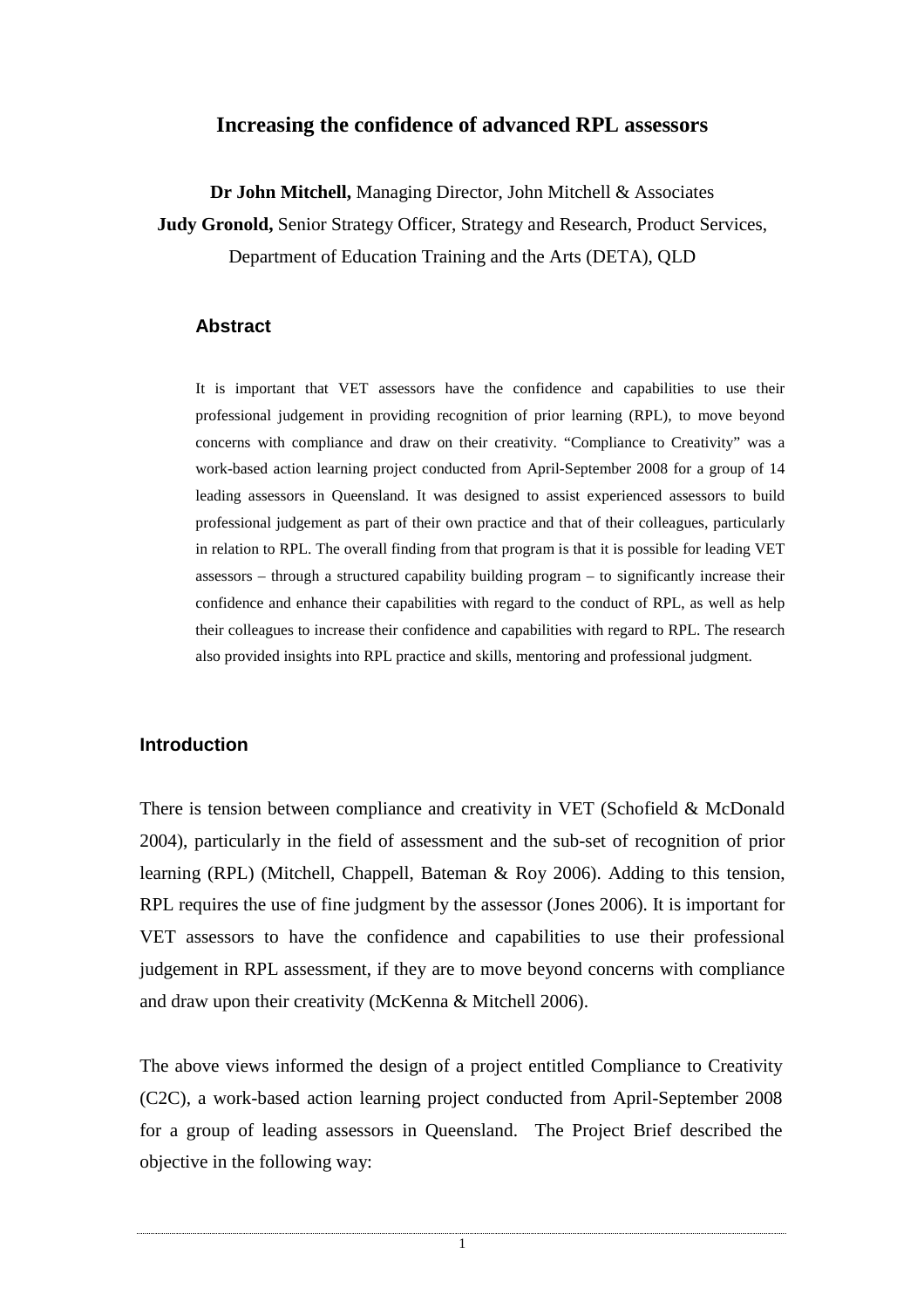This project will involve the project co-ordinator working with experienced assessors. It will assist them to reflect on their experience and to identify strategies to support others to build confidence in using professional judgement in assessment decision making, particularly in relation to recognition of prior learning (RPL) assessment.

C2C was managed by Judy Gronold from Strategy and Research (Product Services) within the Department of Education Training and the Arts and facilitated by Dr John Mitchell from John Mitchell & Associates.

The project utilised an action learning approach with nominated experienced assessors and aimed to:

- evaluate current RPL assessment practice and identify opportunities for improvements to better meet the RPL needs of their diverse client base
- consider the organisational, pedagogical, technical and employability skills required for those implementing RPL in a range of RPL assessment contexts
- review current professional judgement processes and practices in making RPL decisions and identify improved processes and practices
- build mentoring skills in participants so they can better support the professional practice of their colleagues.

The major intended outcome of the project was the development of a pool of experienced assessors with the capacity to support their less experienced colleagues to develop confidence in professional judgement in assessment – particularly RPL assessment.

Sixteen assessors commenced the program. Two withdrew due to other commitments after two of the five workshops and the other fourteen completed the program.

One planned output of the project was the publication of a case study prepared by each participant. The participants in the C2C program were assisted in developing case studies which showcased their learning and achievements and which will be useful for the colleagues they subsequently mentor. The case studies are contained in a separate document *Confident RPL Assessors* (Mitchell ed. 2008).

### **Literature review**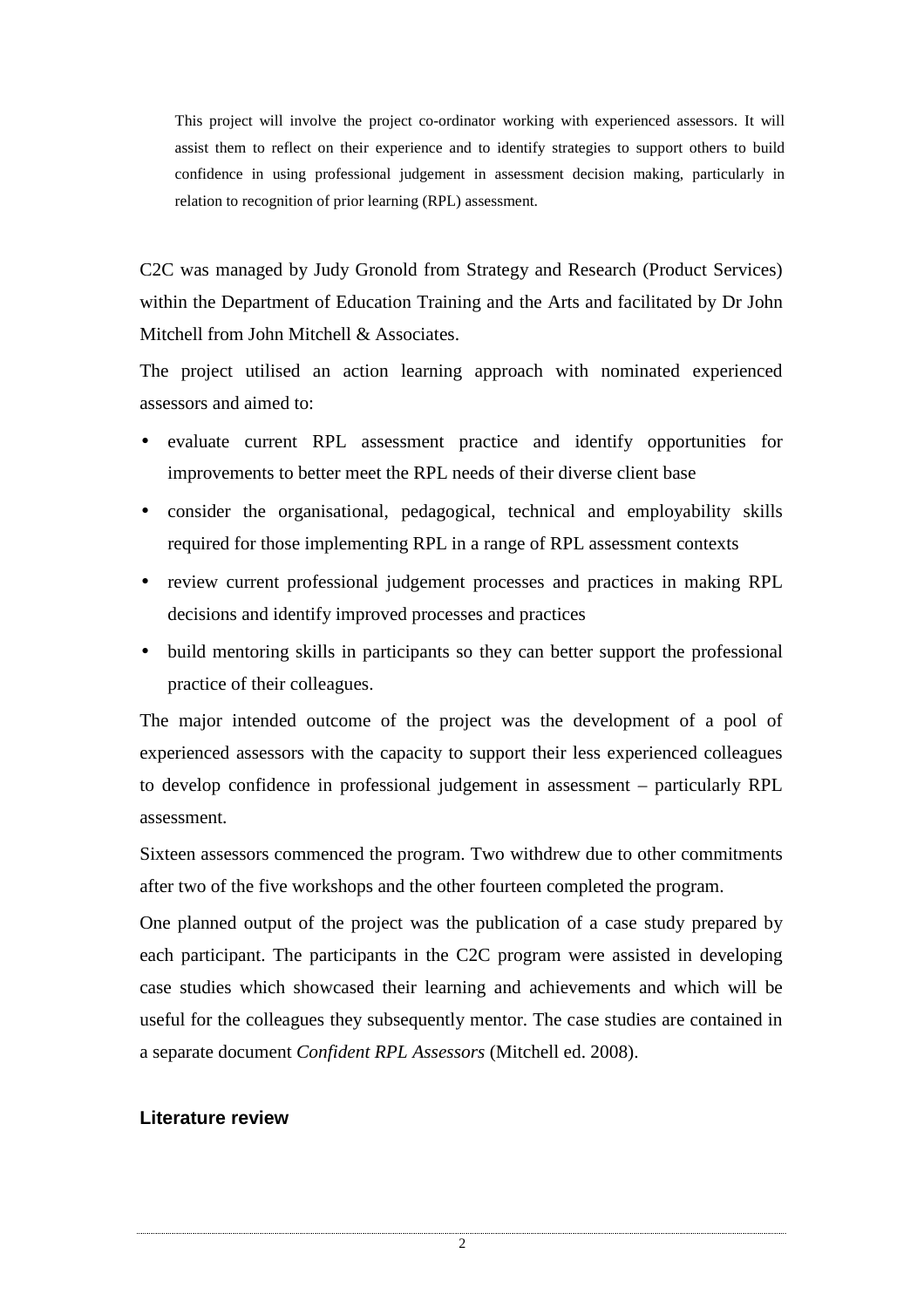A brief review of the literature shows that professional judgment in RPL requires the confident RPL practitioner to make a judgment call. That confidence can be eroded by the raft of other pressures impacting on the VET practitioner including the erroneous view that has circulated in the sector that "an unthinking semi-skilled operator could make an assessment of skills" (Jones, in Mitchell 2007). Daily pressures on all of us erode deep reflection (Clutterbuck 2004). One way to restore the habit of deep reflection for practitioners is to provide the time and space for them to feel safe about expressing their concerns and taking risks with new approaches (Amado & Ambrose 2001). Another related approach to building the confidence of VET practitioners is to use the technique of action learning with its emphasis on stepping back and reflecting on what is happening and why (Skippington 2002; ALA 2007).

Research by Dr Anne Jones shows that professional judgement is central to VET practice and to systemic quality. In an interview (Jones, in Mitchell 2007) she explained what first sparked her interest in professional judgement in VET.

Originally it caught my interest because in my conversations with teachers and managers in the early days of competency based training (CBT) – we're going back a good ten years here – some people expressed amazement that they had to make judgements. There was a belief that CBT somehow completely and incontestably specified skills in words, so that an unthinking semiskilled operator could make an assessment of skills. (p.68)

Jones also commented on the importance of the judgements made by VET practitioners.

They are fundamentally and absolutely important. The quality of education depends entirely on the quality of the judgements we make as professional educators – not just assessment judgements but all of our judgements. I am quite convinced that the exercise of judgement is the central act in any professional practice. The research that I have done has demonstrated that the achievement of systemic goals such as the national quality system in the end all come down to good quality decisions made by VET educators in the course of their practice. (p.68)

The exercise of professional judgement requires deep reflection by the VET practitioner, yet these practitioners like many other professionals are increasingly busy, time-poor and find it hard to allocate time for reflection. Clutterbuck (2004)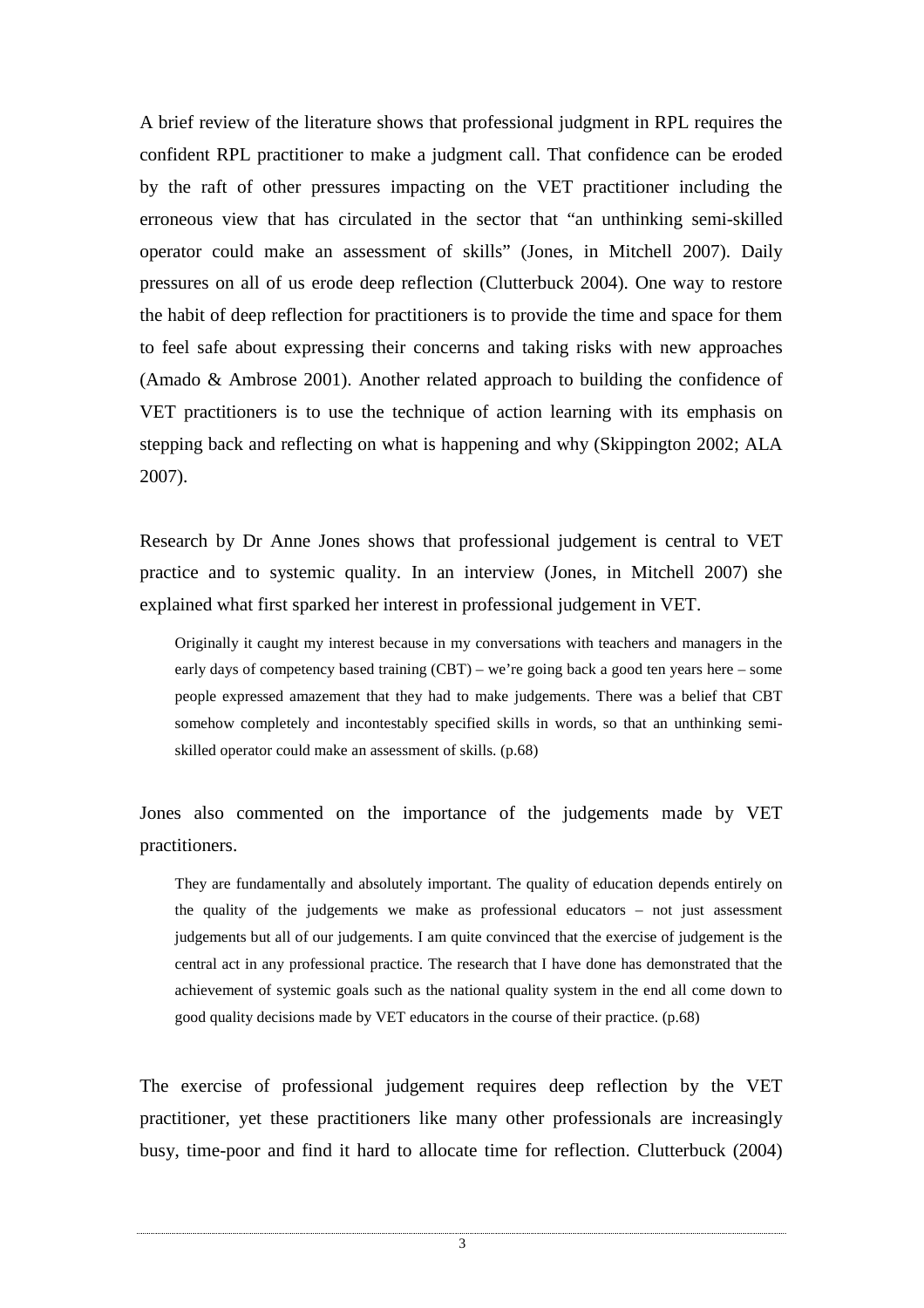notes that "Although people are often working longer hours than a decade ago, they have less and less time to stop and think deeply" (p.20).Amado and Ambrose (2001) also find that, in the normal daily life of many organisations and communities, "people usually feel under pressure to get on with the job, to perform, to achieve objectives…Consequently, there is usually little room to manoeuvre … to review their performance and their objectives" (p.26).

In this pressured environment, Clutterbuck (2004) finds that deep thinking most often occurs other than at work:

For most people … deep thinking happens on the journey to and from work, in the bath or shower, taking exercise, doing the ironing, lying awake at night, or in other parts of their 'free' time. (p.20)

That deep, reflective thinking is essential to the effectiveness of our conscious brain:

Deep, reflective thinking is as essential to the effectiveness of our conscious brain as REM sleep is to our unconscious. In both cases we become dysfunctional if our minds do not carry out the essential task of analysing, structuring, organising and storing. When we allow ourselves to enter personal reflective space (PRS) we put the world around us largely on hold. (Even if we are doing a complex physical movement like jogging or driving the car, we allow our internal autopilot to take over.) (p.20)

According to Clutterbuck (2004), when we enter personal reflective space (PRS) "you ask yourself questions about the issue in an attempt to understand it and its impact on you".

The more questions you ask from different perspectives, the more likely you are to achieve some level of insight which allows you to position the issue very differently and consider new ways of dealing with it. (p.21)

While reflection is valuable and central to making professional judgements, the first step to achieving it, argue Ambrose and Amado (2001), is to create what they call "transitional space."

Transitional space is the space available, within the pressures of everyday life, for an individual or group to engage in transitional learning. It is an external condition for such learning to take place and is to be distinguished from potential space, which is an internal condition for innovative thinking to occur. The two concepts, however, are related. (p.26)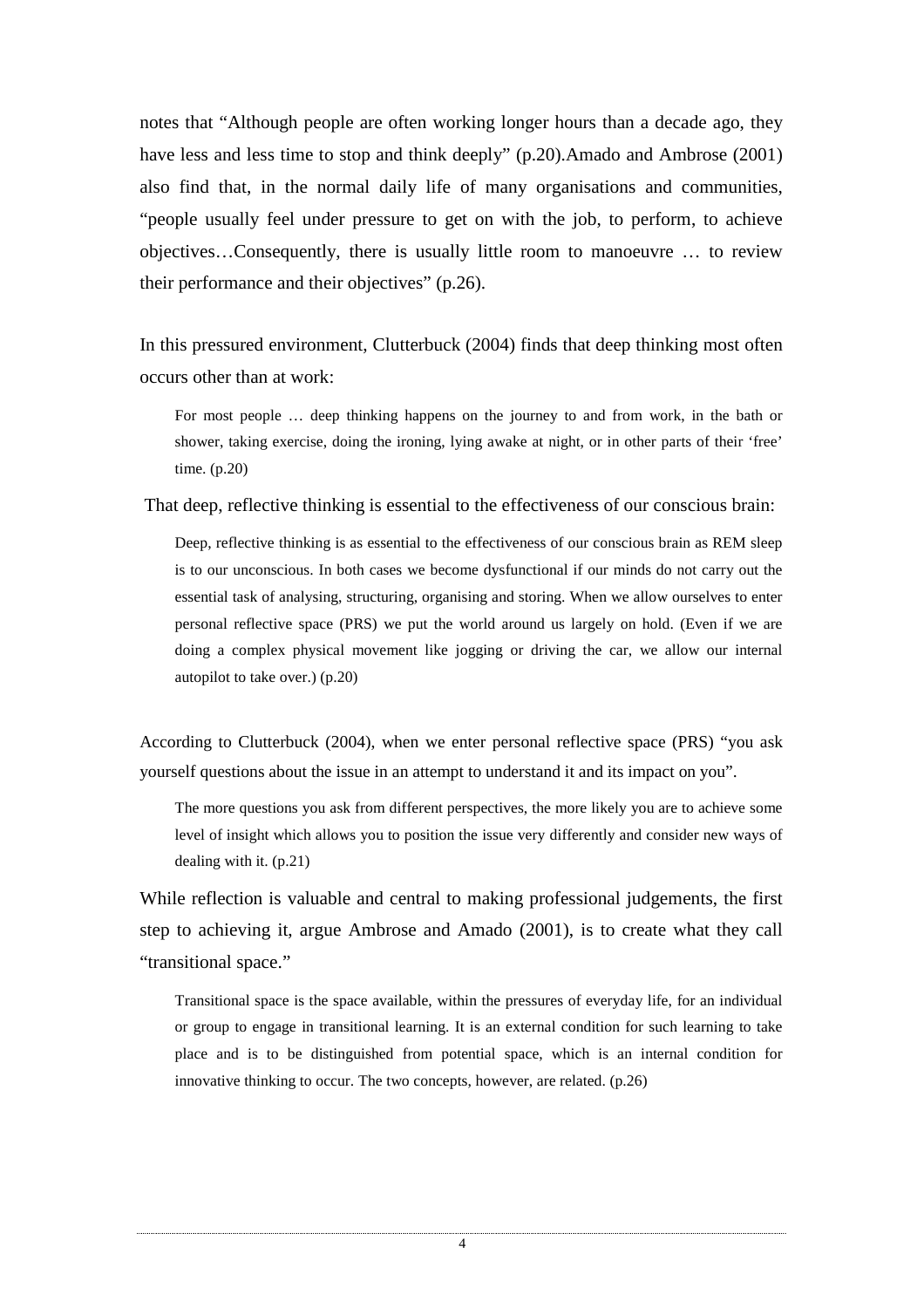In the Compliance to Creativity project it was decided that an action learning technique would be used to create this transitional space, and to support the VET practitioners develop confidence in making judgements, particularly with RPL,. Action learning involves the use of the cycle of experiencing, reviewing, concluding and planning and is defined as follows by Skippington (2002):

Action learning is a systematic process through which individuals learn by doing. Through the process, people increase their self-awareness and develop new knowledge, attitudes and behaviours as well as skills for making changes and redefining their roles and responsibilities within new or changing workplace contexts. (p.25)

Action leaning empowers the questioning process and enables people to develop themselves through working on a 'real life' problem, being encouraged to question what is happening, trying out suggested solutions, doing things differently, stepping back and reflecting on what is happening and why, and sharing the experience with those who are also learning by doing (ALA 2007).

## **Methods**

To monitor and report on the development of the participants' confidence in making judgements in RPL, the research methodology used was the pragmatic approach (Creswell 2003) as pragmatism opens the door to multiple methods and to different forms of data collection and analysis (p.12).

The methods used to record the growth in confidence of advanced VET assessors included surveys, feedback forms, structured interviews and the analysis of participants' formal writing for their case studies.

### **Findings and discussion**

The overall finding from the evaluation of the Compliance to Creativity project is that it is possible for leading VET assessors – through a structured capability building program – to significantly increase their confidence and enhance their capabilities with regard to the conduct of RPL. Participation in such a program also allows them

5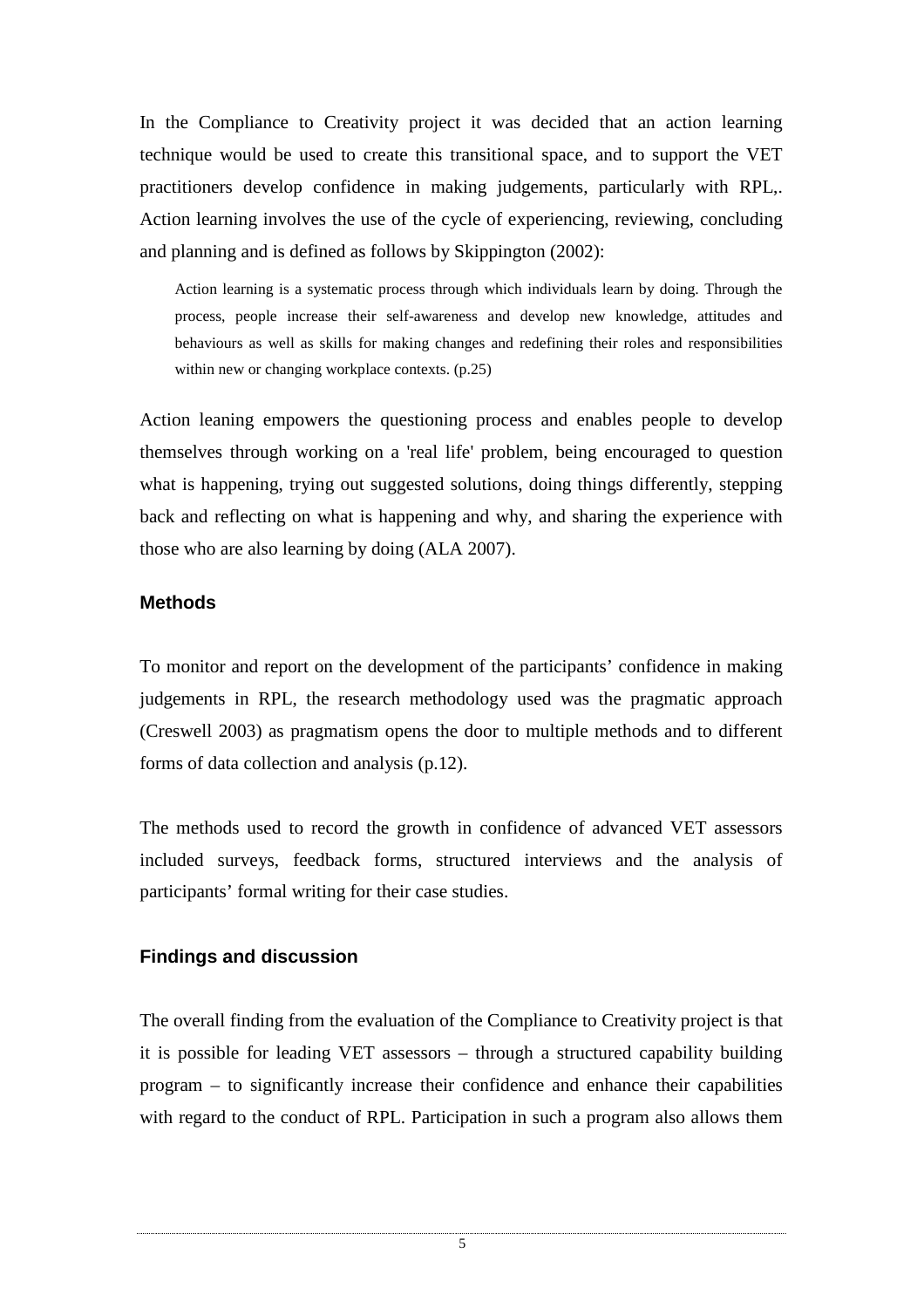to assist their colleagues increase their confidence and capabilities with regard to the RPL assessment activity.

The benefits of the capability building program extend beyond the provision of RPL, because RPL is one form of assessment and assessment is inextricably linked with teaching and learning. One participant summarised these multiple benefits of the project and the links between RPL and other aspects of practice, as follows:

**For me professionally I began to see what I do in a much deeper kind of way and appreciate the complexity of what I do**. And I began to see also that in relation to my peers as well. In relation to RPL I think I began to experience a shift in the way I viewed the process and to get a bit of courage to be more creative and see that when I am thinking flexibly and I am thinking a bit creatively, that that's actually quite valuable, that I don't then need to contain that bit of myself in an ice box, but that I do have a skill set that enables me to make a professional judgement, often in diverse complex ways that aren't usually sometimes recognised by a template-driven regime. I think for me the biggest achievement was recognising the professionalism that I and other VET practitioners have. (**bold** added)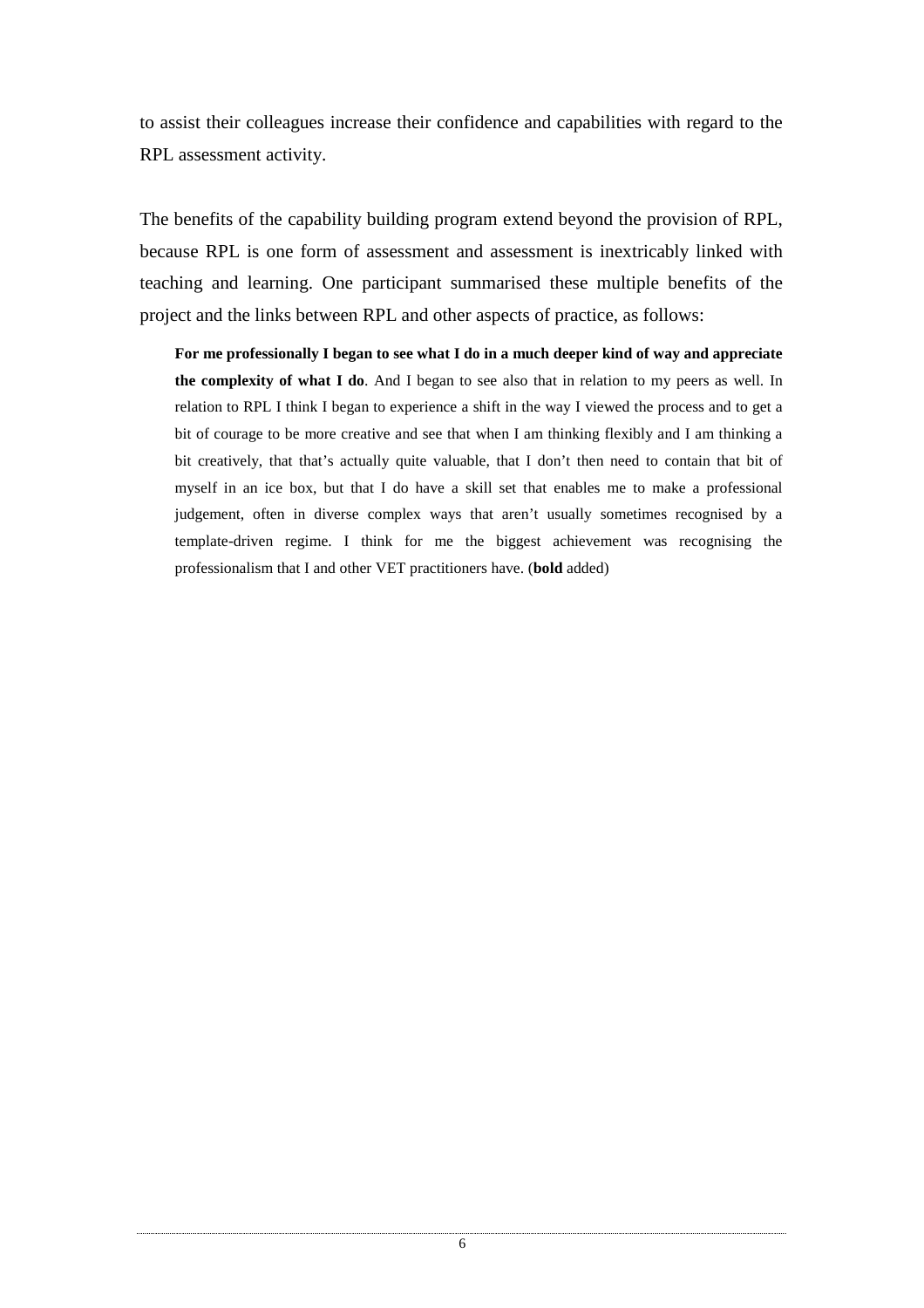### *Findings regarding RPL practice – from the interviews and case studies*

The project aimed to evaluate current RPL assessment practice and identify opportunities for improvements, to better meet the RPL needs of the participants' diverse client base.

To guide the participants' analysis of their own practice, the facilitator presented research findings concerning the new VET practitioner and the emergence of the advanced VET practitioner. As VET shifts from being supply-driven to demanddriven, a new practitioner is emerging to satisfy the increasing expectations of industry clients and individual students (Mitchell et al. 2006). Traditionally, the VET practitioner was supply-driven believing that the best or only learning environment was the classroom – a site for learning far superior to the student's workplace.

In contrast, the new VET practitioner is demand-driven and only provides services that are wanted by enterprises and individuals. This progressive practitioner can customise programs to suit enterprises and personalise learning activities to suit the individual.

The new VET practitioner lets go of the old certainties, like pre-set curriculum and didactic instruction, and develops attributes, attitudes, ideas and techniques that meet the needs of clients. The new practitioner looks outwards at market needs and seeks to meet those needs. (Mitchell et al. 2006)

More recent research (Mitchell 2008) notes that some practitioners are modelling the use of even more advanced skills.

While the new VET practitioner is demand-driven, the advanced VET practitioner has extraordinary capabilities for building client relationships, ensuring customer responsiveness and supporting flexible delivery. This superior strand of the VET practitioner deserves public attention because its representatives are challenging previous concepts of the limits of capability of the VET practitioner.

The case studies in the C2C companion publication show that the participants possess many if not all of the characteristics of the advanced VET practitioner recognised by Mitchell (2008). For example, some findings from the participants' case studies identify that leading Queensland RPL assessors do the following:

- tap into their breadth of experience in industry
- access their deep knowledge of niche industry areas
- use their ability to offer services both as a consultant and as a training provider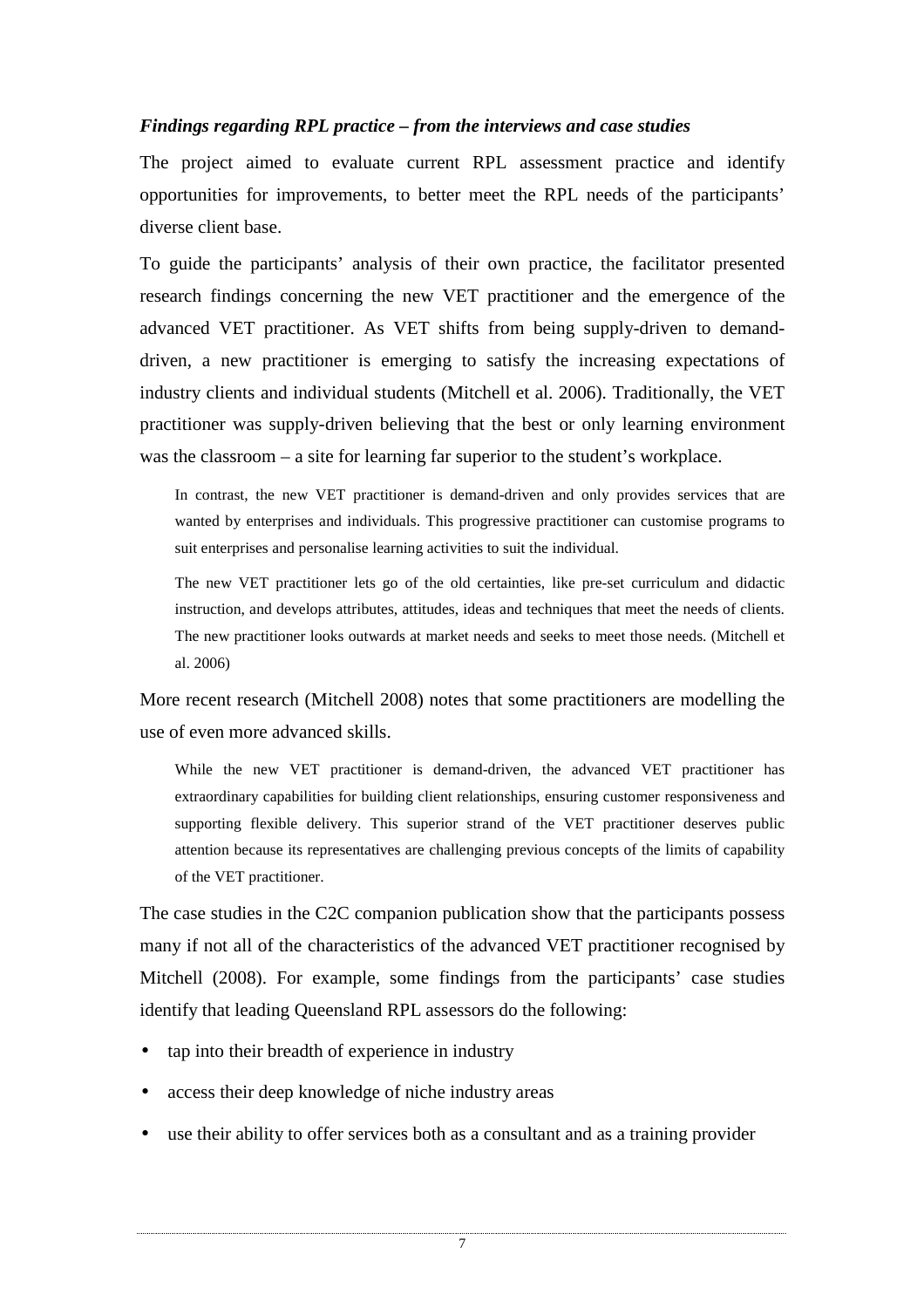- personalise training and assessment for each and every client
- demonstrate a personal commitment to extensive and ongoing professional development
- commit to continuous improvement of their provider organisation.

The interviews conducted with the fourteen participants show that the project broadened their appreciation of what is involved in RPL, including the differences in RPL from one industry context to the next. It also helped in the identification of some similarities in the RPL process across all industries:

I think it's [my knowledge] broadened, in that it hasn't been just within our own team of community services. It's with different people contributing from hospitality, mining, right through. There are some key things there that are the same, but there's also quite a lot of differences too, just by the nature of the industry. So it's given me a broader appreciation. But also, again it's probably normalised it for me in that there are some things just inherent in the RPL process that are common to all.

Some participants changed their attitudes about RPL. As an example:

I think I looked at RPL as just an easy thing to do when I first started this and now, doing this project has woken me up to quite a few things. With the RPL process, I've got to delve a hell of a lot deeper into the evidence or the type of evidence that people are giving me. It has made me start thinking about looking deeper into what people are giving me instead of just taking it on face value type of thing.

For participants, increased confidence with RPL, more than an increase in their knowledge about RPL, was the main change. This increased confidence enabled them to get in touch with their knowledge base.

I don't think my knowledge or my attitude towards the process of RPL particularly changed because I've been fairly heavily involved in RPL for a long time, so I think I know the process pretty well. What did change was again that making professional judgements and I guess the confidence that I now have in making those judgements…It's the professional judgement part that has changed rather than the knowledge of RPL as such.

Confidence came from the networking with other participants and doing exercises together.

My knowledge of RPL's fairly in-depth anyway. How did it change? I think that sense of having like-minded people [among the project participants] out there gave me more confidence in what I'm doing. So I would have to say that is probably the biggest thing that I got out of it.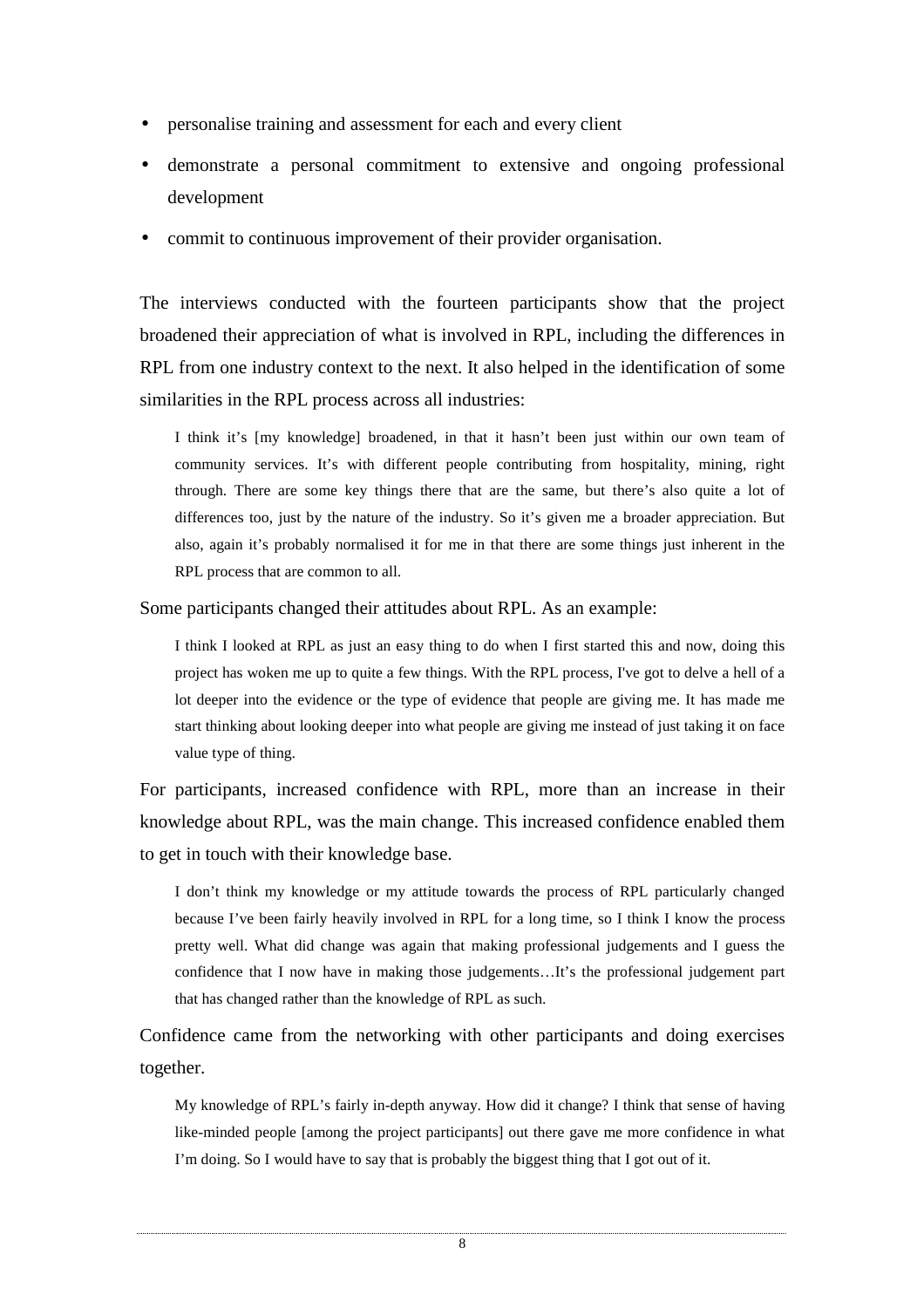# *Findings regarding RPL skills – from the interviews and case studies*

One aim of the Compliance to Creativity project was to consider the organisational, pedagogical, technical and employability skills required for those implementing RPL in a range of RPL assessment contexts.

The case studies in the C2C companion publication (Mitchell ed. 2008) highlight the diverse skills used by RPL assessors. For example:

- Leading RPL assessors draw on organisational skills such as how to make arrangements between the provider and sometimes complex and large external clients.
- Leading RPL assessors have a deep knowledge of appropriate pedagogy including how to allay candidates' nervousness about the RPL process, how to create an environment which enables the candidate to perform optimally and how to analyse any tabled evidence.
- Leading RPL assessors use appropriate technical skills such as accessing relevant legislation, developing efficient processes for record keeping and preparing customised documentation to suit corporate clients.
- Leading RPL assessors draw on employability skills particularly team work skills in liaising with other members of their section, faculty or department, problem solving skills in providing RPL for candidates who – initially at least – have difficulty providing evidence and a range of communication skills.

The interviews conducted as part of the evaluation show that the participants in the C2C project are now capable of mentoring individuals and teams to build confident and competent RPL assessors – satisfying another identified aim of the project. For example, two interviewees commented:

I actually see a flow-on effect to the team of RPL assessors. I look at them benefiting from our participation in that workshop and that will translate into them feeling more confident about approaching RPL, undertaking that work, knowing themselves how to engage in RPL. I see it as multiplied.

I'm hoping that as a result of my involvement with this [project] and ongoing conversations with her [my manager] that we set up a network of RPL people within the institute across the different area disciplines, to moderate, to share stories and to begin to develop criteria in regards to best practice and professional judgement that will powerfully affect the institute, increase its RPL rate and decrease the level of angst or uncertainty around the process.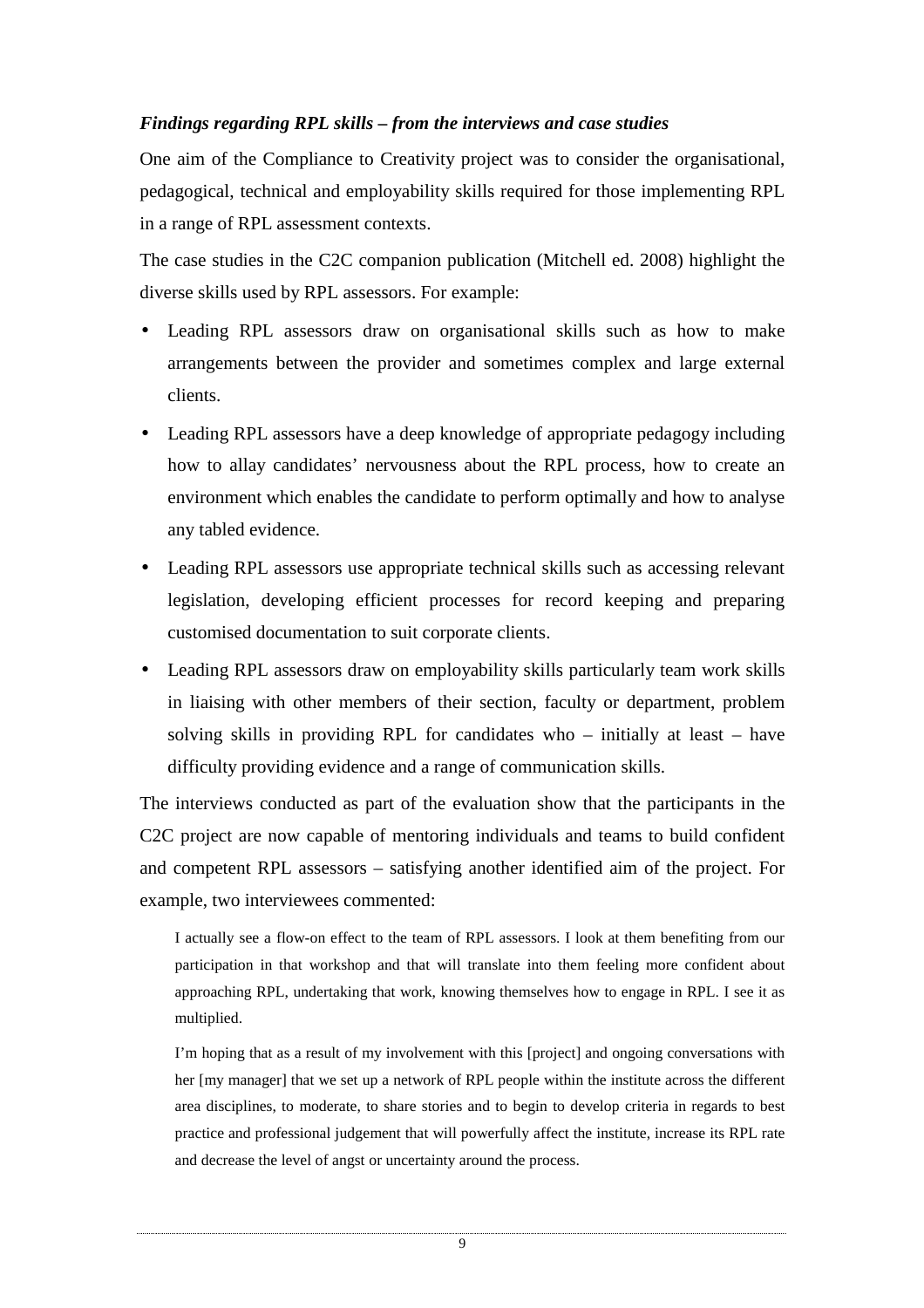# *Findings regarding professional judgement – from the interviews and case studies*

The Compliance to Creativity project aimed to review current professional judgement processes and practices in making RPL decisions and identify improved processes and practices.

Anne Jones (2006, p.12) says that making a judgment call, not just in VET but in society generally, is considered a serious activity: "Making a 'judgement call' implies that one is being active, committed, accountable, powerful, and ethical, like a courtroom judge."

As a frame for the project, the facilitator used the characteristics of assessors identified by Jones in her doctoral research. Jones (2006) found that VET assessors who make good judgements are characterised by their preparedness, their relationships and collegiality with their colleagues, their ability to work to the rules, their seriousness of purpose, their ability to handle predicaments and obligations and their pragmatism.

To stimulate discussion in the project, the facilitator also used literature on the topic of professional reflection and intuition, to examine judgement calls made by RPL assessors.

Related findings evidenced in the case studies include the following:

- Leading RPL assessors can increase their confidence in making RPL decisions by reflecting upon and analysing RPL-related events within a structured professional development program such as this Compliance to Creativity project.
- Leading RPL assessors sometimes draw on their professional intuition before making a judgement call.

The interviews for this evaluation show that the project deepened participants' confidence to tap into their own ability.

I think that, in particular, [what changed] was my confidence in my own ability to make that judgement whereas previously I'd always have this nagging doubt. Am I doing this right? Is this sufficient or is this? And going to the workshops gave me that confidence that I do know the Training Package well, I do know the process well and so I think that that really cemented in me the confidence in my own ability.

For some participants the concept of professional judgement was a new one, which resonated profoundly.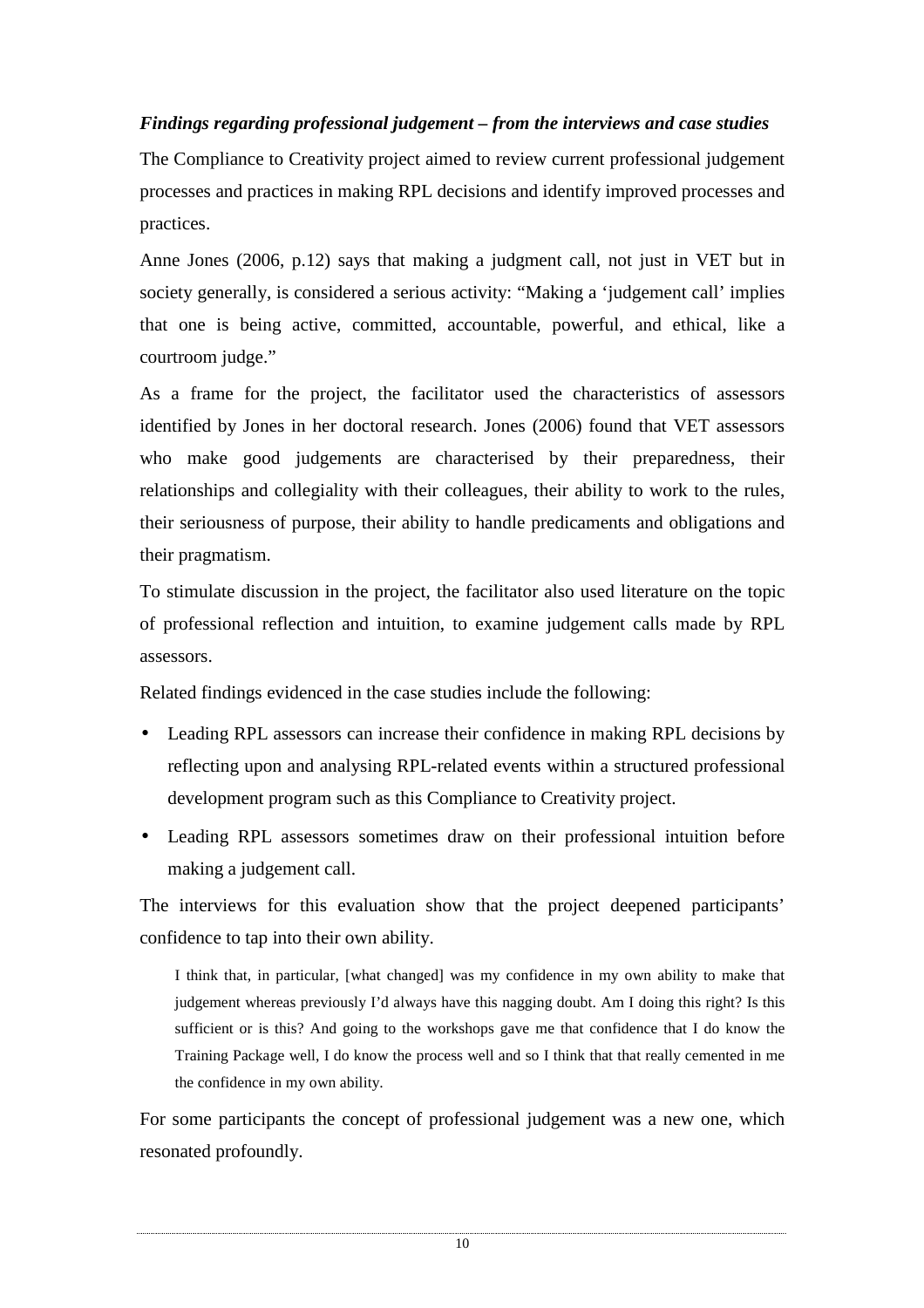That was definitely a light bulb moment for me. I've not thought of myself as using professional judgment up until that point. They were just things that I did without even thinking about it. And so now I feel far less pressured to gather a hundred bits of paper evidence from people. I've got to remind myself that I do these things as an advanced VET practitioner now, I'm using professional judgment on a regular basis. I've learnt about it and I'm also now confident to pass this learning on to my mentee. So that was quite a bit of a light bulb moment for me.

## *Findings regarding mentoring skills – from the interviews and case studies*

The Compliance to Creativity project aimed to build mentoring skills in participants so they can better support the professional practice of their colleagues.

To guide project participants, the facilitator used frameworks for mentoring provided by Clutterbuck (2004). Clutterbuck makes the point that mentoring is not all 'one to one' counselling: that mentoring can involve a mix of the four helping strategies of coaching, guiding, networking and counselling; and that it is often appropriate to start with other than counselling-style support.

Related findings evidenced in the case studies publication include the following:

- Leading RPL assessors are capable of developing customised helping strategies to suit the needs of that mentee, from helping mentees to network with others, to coaching them in the use of specific techniques.
- Leading RPL assessors are capable of creating professionally and mutually rewarding relationships with mentees that allow the mentee to grow and learn while also enabling the mentor to benefit from the professional interchanges.
- Leading RPL assessors are capable of assisting colleagues who have lost their confidence with RPL to regain their confidence and sense of self-worth.
- Leading RPL assessors have much to offer their colleagues and mentoring is an effective way of passing on their knowledge and practices.

One project participant noted in a case study:

Having had the opportunity to participate in this [Compliance to Creativity project with the focus on mentoring] process and see the benefits, I would recommend that anybody who is new to RPL assessment be assigned a mentor that can help them to apply professional judgement with confidence and competence.

Most participants implemented the framework for mentoring examined at the project workshops.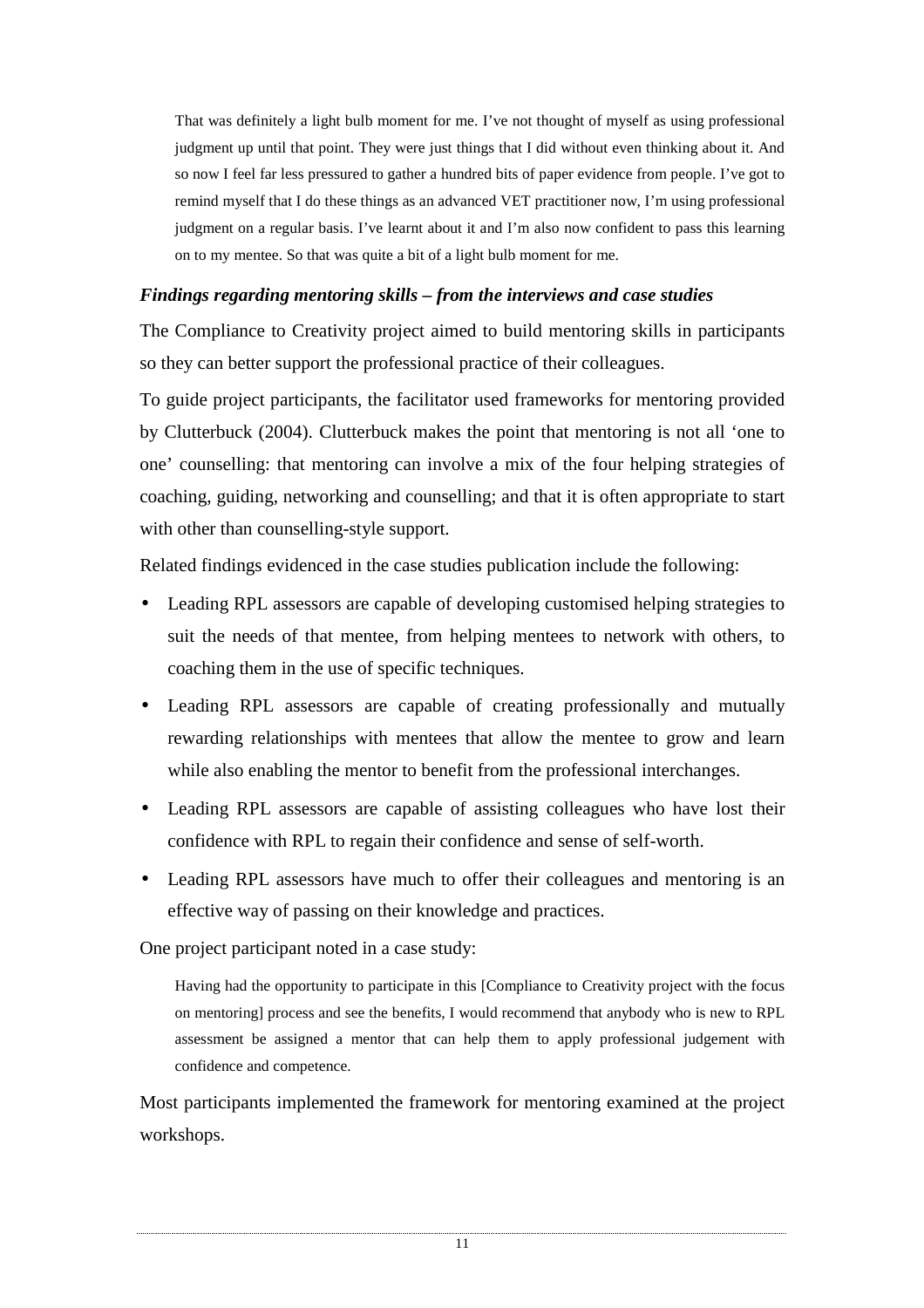Putting a structure and a framework to the mentoring process is probably most important thing. It's something that I guess we were all just doing bits and pieces of randomly. Having the methods and resources is like increasing your tools in your toolbox.

# *Summary findings from the survey of participants*

A survey of participants was conducted, to identify factors affecting the achievement of the program's objective. Key findings included the following points. Two sets of factors influenced the achievement of objectives more than other factors. One set of factors relate to participants' networking, workshop participation, own goals and prior knowledge – and this suggests that the participants took responsibility for their own learning and professional engagement and interactions. The second set of factors related to resources and structures put in place by the facilitator – and this suggests appropriate decisions by the facilitator.

The survey shows that participants took responsibility for their own learning and professional engagement, and these were positive forces assisting the achievement of the program's purpose. The participants' written comments about anticipated and unanticipated outcomes show that the project exceeded their expectations. Common themes in their comments were their discovery of their existing skills and knowledge and their quick acquisition of new skills and knowledge, leading to a significant growth in confidence.

The survey results also suggest that, for QLD DETA to continue to improve the quality of assessment, this commitment by its leading assessors to professional learning deserves to be acknowledged and supported.

# *Summary findings from the evaluation of the workshops*

The findings from the evaluations of the workshops provide some summary evaluative points. Over the five workshops, the participants generally increased their sense of self-worth as VET practitioners and become comfortable viewing themselves as advanced VET practitioners. The participants developed increased confidence in their skills and knowledge as assessors and particularly in their professional judgement with RPL. The participants generally changed from being concerned about what they didn't know to wanting to share what they did know, to the point that they uniformly embraced a model for mentoring.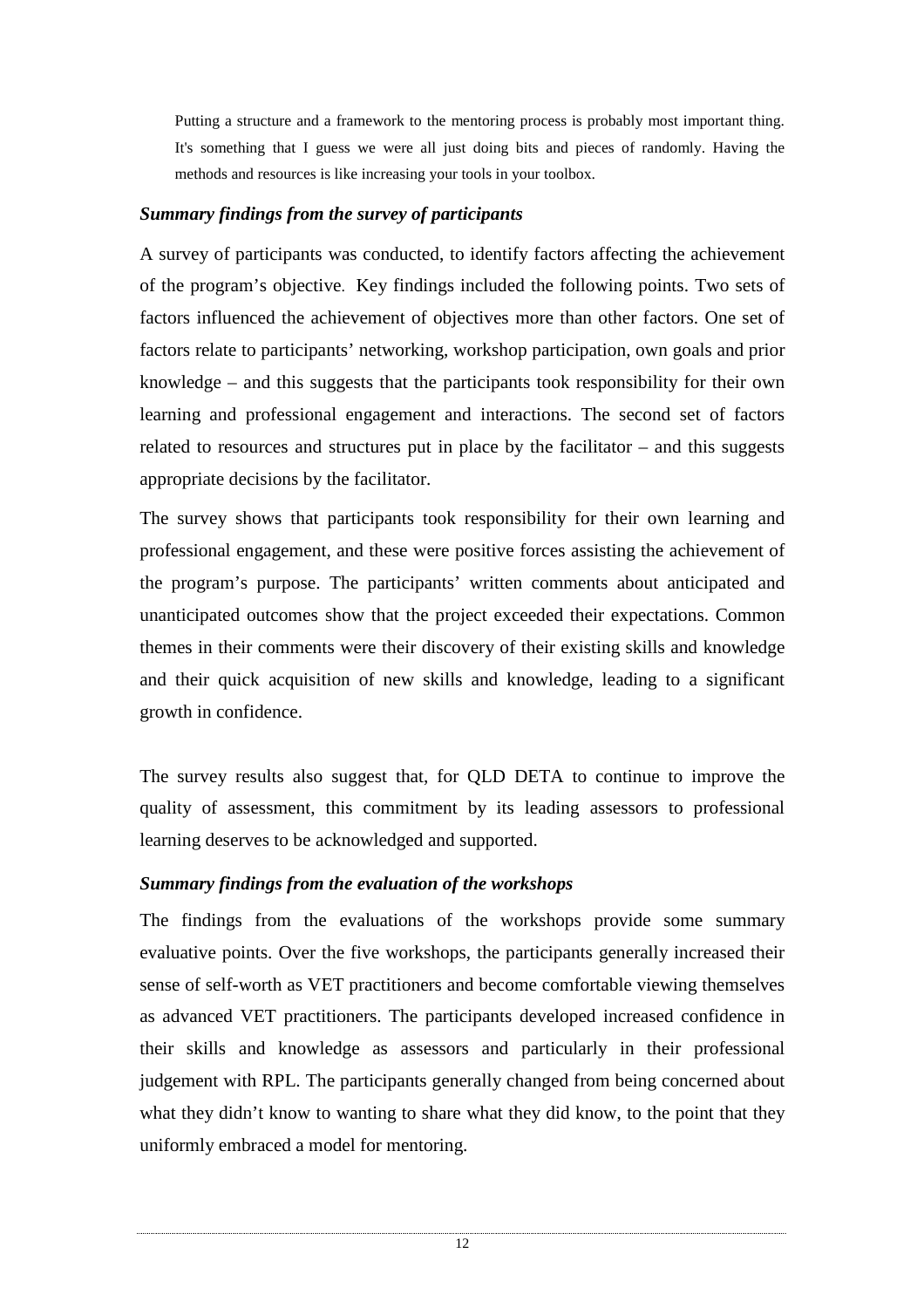Over the five workshops, the participants generally moved from wanting theories – such as those about professional judgement – explained to enjoying developing their own theories, for example about professional intuition. The participants moved from seeking guidance on RPL to seeing that they could tap in better to their existing knowledge, through reflection, and to the knowledge of the participants, through networking.

The participants found high value in learning from each other, particularly from stories and incidents from grounded experience. They were enthusiastic about ongoing networking with the other participants and saw this as an important benefit from the project.

The participants valued highly the space and time and sanctions created by the workshops with their peers, as occasions where they could share, listen and learn. They learnt from a variety of activities, ranging from professional conversations, role plays and reading to examining models and theories. They found value in reflection on their practice and looking at ways to undertake that reflection. Finally, the participants generally looked forward to continuing to learn about RPL and other aspects of their practice.

# **Conclusions**

The Compliance to Creativity project was ambitious, in requiring participants to be part of a work-based learning program where they examined RPL in the light of advanced practice, professional judgment and mentoring. Participants were also asked to undertake case study research. Their case studies (Mitchell, ed. 2008) show that leading and advanced practitioners can further develop their capability by undertaking research and the associated deep reflection required when they are the author of, and key player in, that case study.

In the project, the participants interrogated the concept of advanced practice and examined the characteristics and attributes of advanced practitioners. Over the course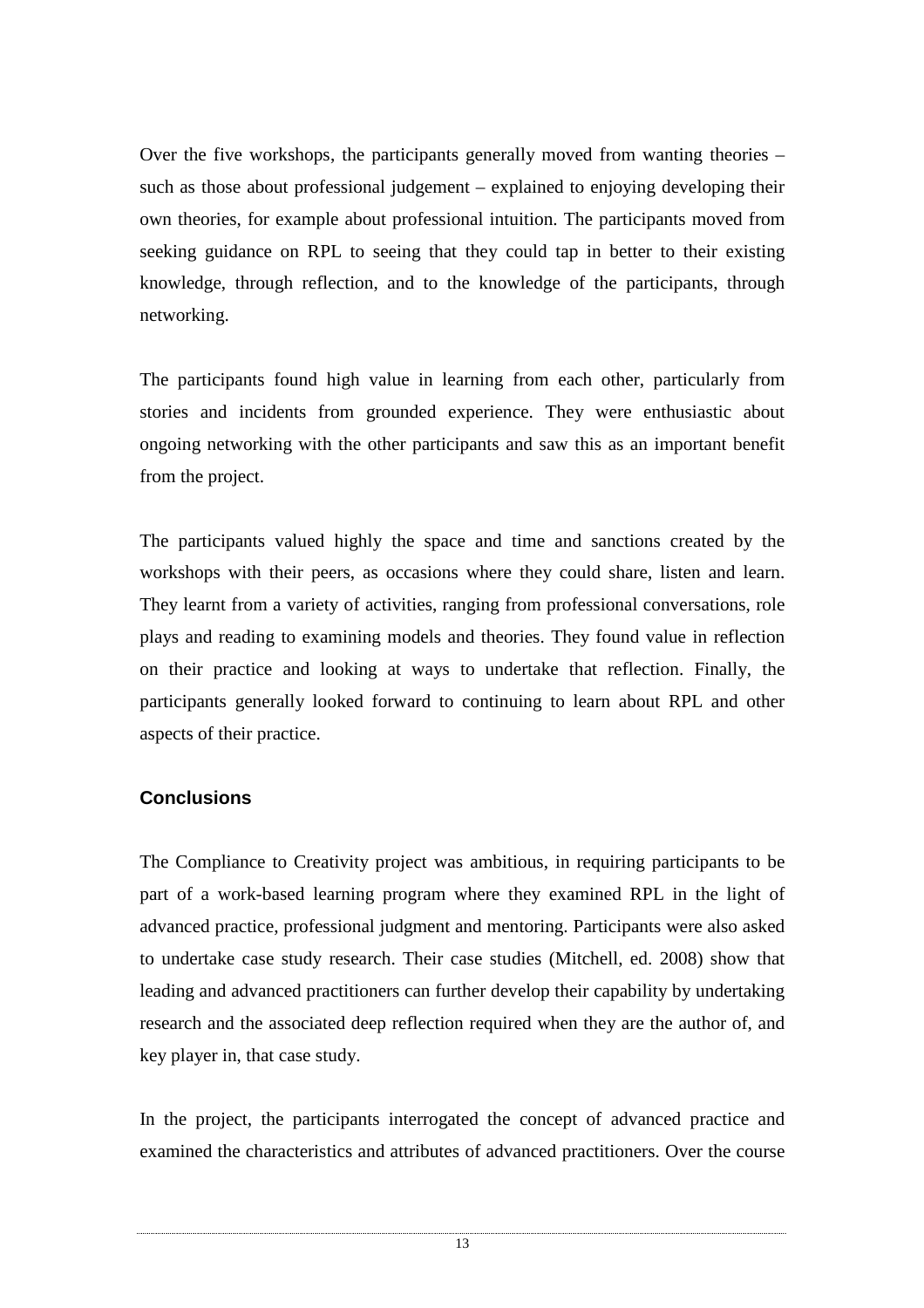of the project they moved from a humble position - that they were not worthy to be called advanced practitioners - to a position at the end of the project where they not only identified their own strengths as advanced practitioners (particularly in their case studies) but committed to using these strengths to assist their colleagues. The participants moved from shyness to a calm confidence in their capabilities.

A participant reflected on the multiple benefits of the C2C project in making more VET practitioners confident about their practice:

RPL assessment requires the application of advanced assessment skills, as well as excellent knowledge of the industry and confidence to apply the skills and knowledge required to the assessment process. I had developed these skills through experience in training and assessment, but the inexperience of my team members meant that while they had the skills and knowledge required in terms of industry requirements and training package content in specific areas, they hadn't yet had the chance to develop the confidence to apply these attributes, or the depth of knowledge about the processes involved in assessment and recording of RPL outcomes to complete the task. The opportunity provided to this team in terms of developing individual and team capacity was invaluable, with identifiable benefits to the teachers involved, the student, the Institute, and myself as the mentor.

This quotation is representative of the findings of the whole group and indicates the increased level of confidence that advanced practitioners can develop when appropriate space and time is created to allow them to flourish.

# **References**

Action Learning Associates International (ALA) 2007, http://www.alaint.demon.co.uk/actionlearning.htm (accessed 28 January 2008)

Amado, G. & Ambrose, A. (eds.) 2001, *The Transitional Approach to Change*, Karnac Books, London.

Clutterbuck, D. 2004, *Everyone needs a mentor*, Chartered Institute of Personnel and Development, London.

Creswell, J.W. 2003, *Research Design. Qualitative, Quantitative and Mixed Methods Approaches* (Second Edition), Sage Publications, Thousand Oaks.

Jones, A. 'VET professionals making good judgements', in McKenna, S. & Mitchell, J. 2006, *RPL – Done Well in VET*, DEST, Canberra.

McKenna, S. & Mitchell, J.G. 2006, *RPL – Done Well in VET*, DEST, Canberra.